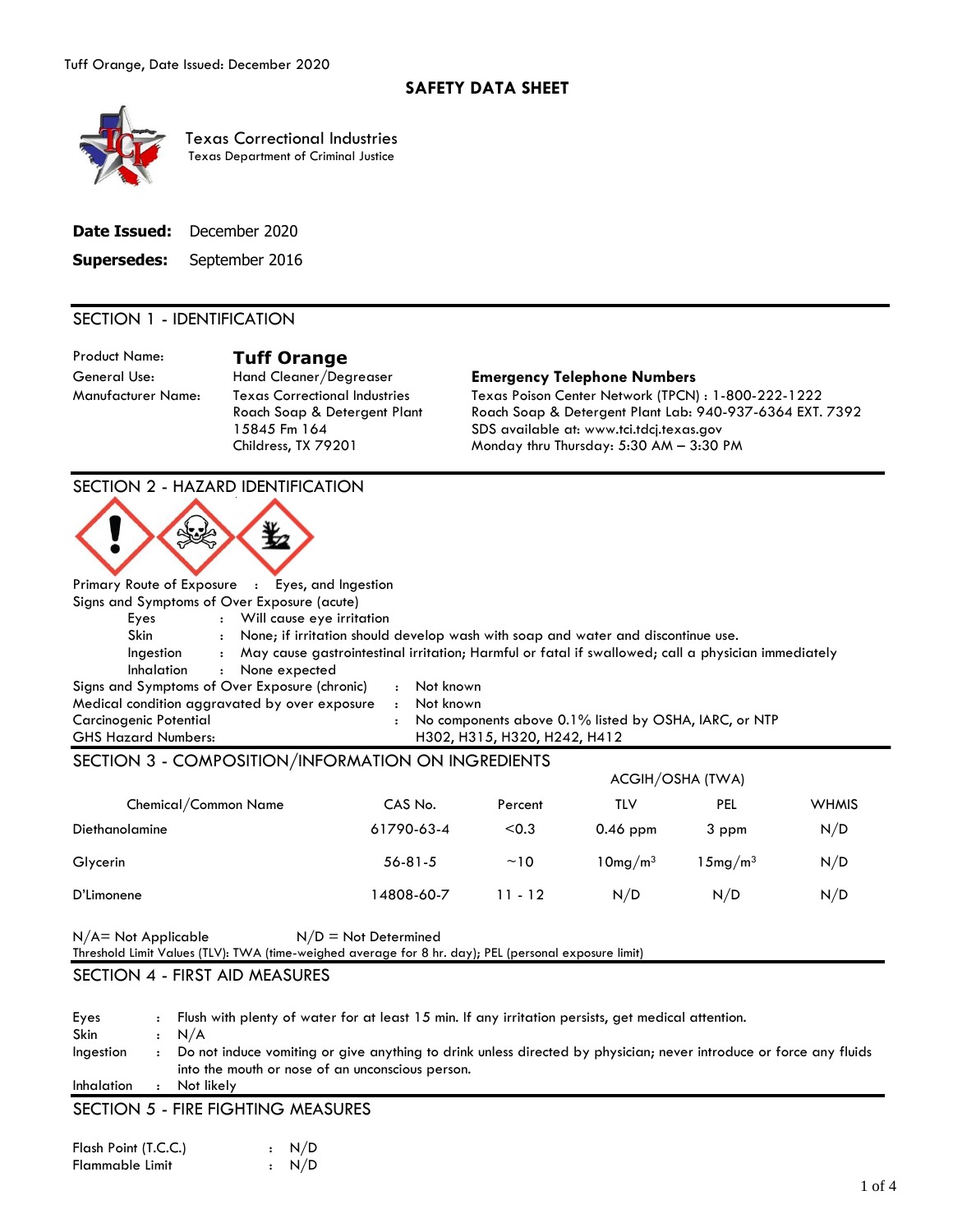Tuff Orange, Date Issued: December 2020

| <b>Physical Hazard</b>       | : None                             |
|------------------------------|------------------------------------|
| Extinguishing Media          | : Dry Chemicals, or Carbon Dioxide |
| Fire Extinguishing Procedure | $\cdot$ N/A                        |
| Fire and Explosive Hazard    | : None                             |
|                              |                                    |

#### SECTION 6 - ACCIDENTAL RELEASE MEASURES

Steps to be taken if released or spilled : Gather all materials practical for salvage, disposal, or recycle. Rinse residue with

### SECTION 7 - HANDLING AND STORAGE

Store in a cool (<100 $\circ$  F), dry ventilated area. Do not store in direct sunlight.

water.

Keep out of the reach of children. Avoid extreme heat or open flames; combustible material.

Note: Product should be used as directed on the label. No warranty is implied expressly or otherwise regarding the accuracy of the information in the product's suitability for the consumer's use and the outcome of its use. The technical accuracy of the information submitted herein is based on the data submitted to TCI by the manufacturers for the materials used in this finished product.

# SECTION 8 - EXPOSURE CONTROLS/PERSONAL PROTECTION

| <b>Respiratory Protection</b>  | $\ddot{\phantom{a}}$ | None                                                                   |
|--------------------------------|----------------------|------------------------------------------------------------------------|
| <b>Ventilation Requirement</b> | ٠                    | None                                                                   |
| <b>Protective Gloves</b>       |                      | : None: repeated use may form irritation; will strip natural skin oils |
| Eye Protection                 | $\bullet$            | Chemical goggles or safety glasses; Do not put into your eyes          |
|                                |                      |                                                                        |

# SECTION 9 - PHYSICAL AND CHEMICAL PROPERTIES

| Vapor Pressure                  | $\cdot$ N/D                                  |
|---------------------------------|----------------------------------------------|
| Specific Gravity (water $= 1$ ) | : N/D                                        |
| Solubility in Water             | : Gel emulsion; soluble                      |
| pH (5%)                         | $\pm 8-9.5$                                  |
| <b>Boiling Point</b>            | $: \approx 145$ °F                           |
| Appearance and Odor             | Orange opaque gel, slight citrus orange odor |

# SECTION 10 - STABILITY AND REACTIVITY

| <b>Hazardous Decomposition</b> | : Oxides of Carbon and Nitrogen                     |
|--------------------------------|-----------------------------------------------------|
| Stability                      | : Stable under normal conditions                    |
| Incompatibility                | : Avoid strong acids, reducing and oxidizing agents |

NOTE: The C### notation below refers to a principal component based on the amount present in the product which may involve trade secret chemicals. In the event of an accident, notify the Poison Control Center for more information.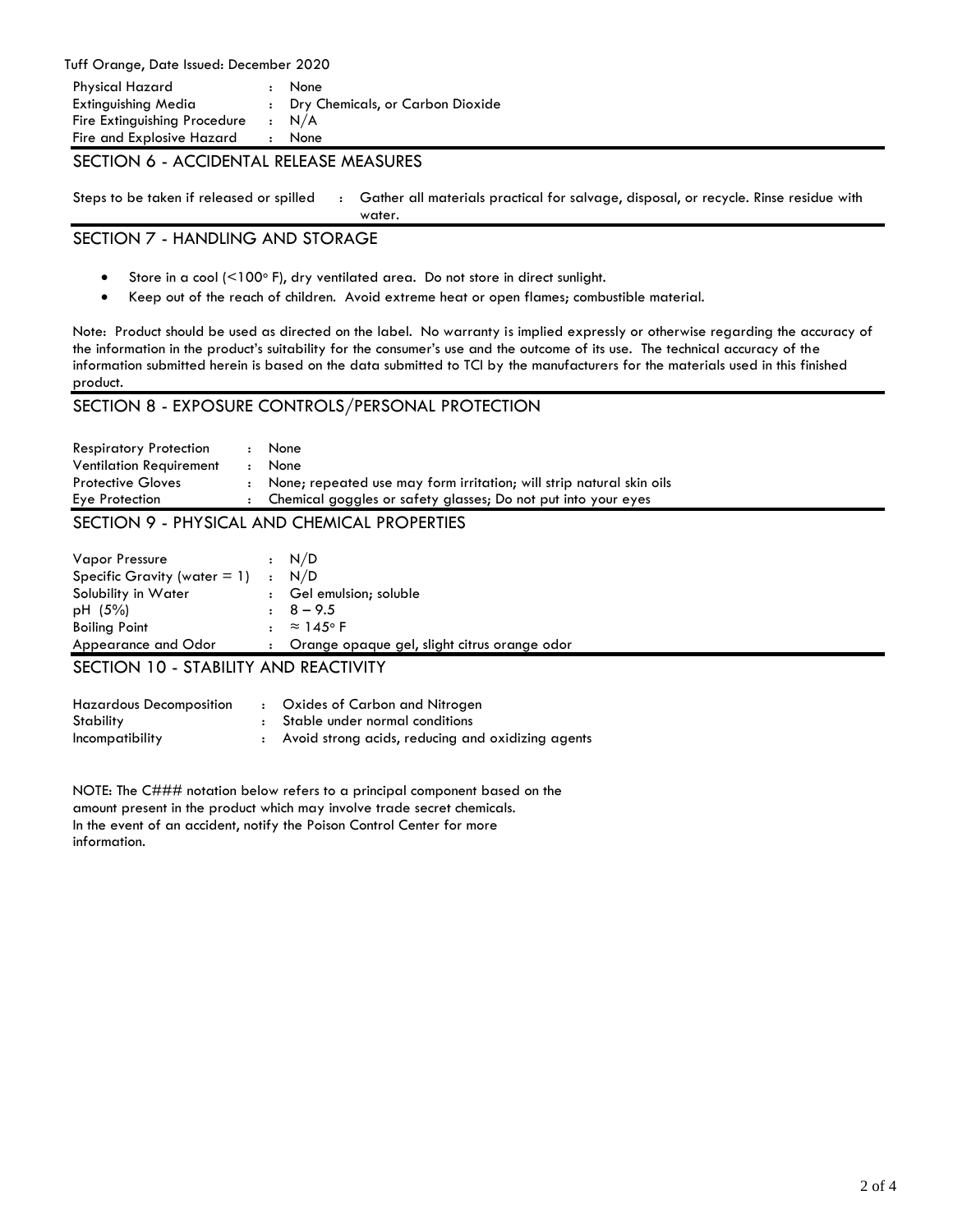# SECTION 11 – TOXICOLOGICAL INFORMATION

## C035

| NTP STUDY ON DIETHANOLAMINE:                                                  | Findings from the National Toxicology Program<br>suggest an increased incidence of liver tumors in male mice and an<br>increased incidence of kidney tumors in male mice dermally exposed<br>for their lifetime to Diethanolamine. The significance of these findings<br>and their relevance to humans are not clear as Diethanolamine was not<br>genotoxic (neither mutagenic nor clastogenic), and did not induce tumors<br>in rats or transgenic mice similarly tested. Additional research, which is<br>designed to provide a better understanding of these observations to<br>humans, if any, is underway.                                                                                                                                                                                                                                     |
|-------------------------------------------------------------------------------|-----------------------------------------------------------------------------------------------------------------------------------------------------------------------------------------------------------------------------------------------------------------------------------------------------------------------------------------------------------------------------------------------------------------------------------------------------------------------------------------------------------------------------------------------------------------------------------------------------------------------------------------------------------------------------------------------------------------------------------------------------------------------------------------------------------------------------------------------------|
| C124                                                                          |                                                                                                                                                                                                                                                                                                                                                                                                                                                                                                                                                                                                                                                                                                                                                                                                                                                     |
|                                                                               | No definitive information available on carcinogenicity, mutagenicity,<br>target organs, or developmental toxicity.                                                                                                                                                                                                                                                                                                                                                                                                                                                                                                                                                                                                                                                                                                                                  |
| Acute Toxicity Data:<br><b>EYE IRRITATION:</b>                                | 126 mg of Glycerin applied to the eyes of rabbits in a<br>Draize test resulted in mild irritation.                                                                                                                                                                                                                                                                                                                                                                                                                                                                                                                                                                                                                                                                                                                                                  |
| <b>SKIN IRRITATION:</b>                                                       | Primary Irritation Index of Glycerin = $0.3$ . 500 mg of<br>Glycerin applied to the skin of rabbits over a 24 hour period resulted<br>in moderate irritation.                                                                                                                                                                                                                                                                                                                                                                                                                                                                                                                                                                                                                                                                                       |
| <b>INHALATION:</b><br>ORAL LD5D:<br>DERMAL I-D5():<br><b>INHALATION LCSD:</b> | Nuisance particulates have been reported for glycerin mist.<br>12.6 g/Kg (Rat); 4.1 g/Kg (Mouse); 7.8 g/Kg (Guinea Pig)<br>$10 g/kg$ (Rabbit)<br>$> 0.57$ mg/l (Rabbit)                                                                                                                                                                                                                                                                                                                                                                                                                                                                                                                                                                                                                                                                             |
| Other Toxicity Data:                                                          |                                                                                                                                                                                                                                                                                                                                                                                                                                                                                                                                                                                                                                                                                                                                                                                                                                                     |
|                                                                               | Repeated excessive exposures may cause increased fat levels in blood.<br>Observations in animals include kidney, liver, and gastrointestinal<br>effects with very large oral doses. Did not cause cancer in long-term<br>animal studies. Birth defects are unlikely. Exposures having no adverse<br>effects on the mother should have no effect on the fetus. Reproductive<br>effects seen in females are believed to be due to altered nutritional<br>states resulting from extremely high doses in their diets. Similar effects<br>have been seen in animals fed synthetic diets<br>No component of this product present at levels greater than 0.1% has<br>been identified as a carcinogen by the U.S. National Toxicology<br>Program, the U.S. Occupational Safety and Health Act, or the<br>International Agency on Research on Cancer (IARC). |
| C040<br>Carcinogenicity:<br>Mutagenicity:<br>LD50 Values:                     | Not listed as carcinogenic according to IARC, NTP or OSHA.<br>This product class is non-mutagenic.<br>Oral LD50 (rat) = $>$ 5000 - 15,000 mg/kg<br>Dermal LD50 (rabbit) = $>2,000$ < or equal to 20,000 mg/kg                                                                                                                                                                                                                                                                                                                                                                                                                                                                                                                                                                                                                                       |
| SECTION 12 - ECOLOGICAL INFORMATION                                           |                                                                                                                                                                                                                                                                                                                                                                                                                                                                                                                                                                                                                                                                                                                                                                                                                                                     |

C035

No information available.

C124 No definitive information available on ecological impact if product is released to the environment.

C040 Environmental impact: This product is biodegradable.